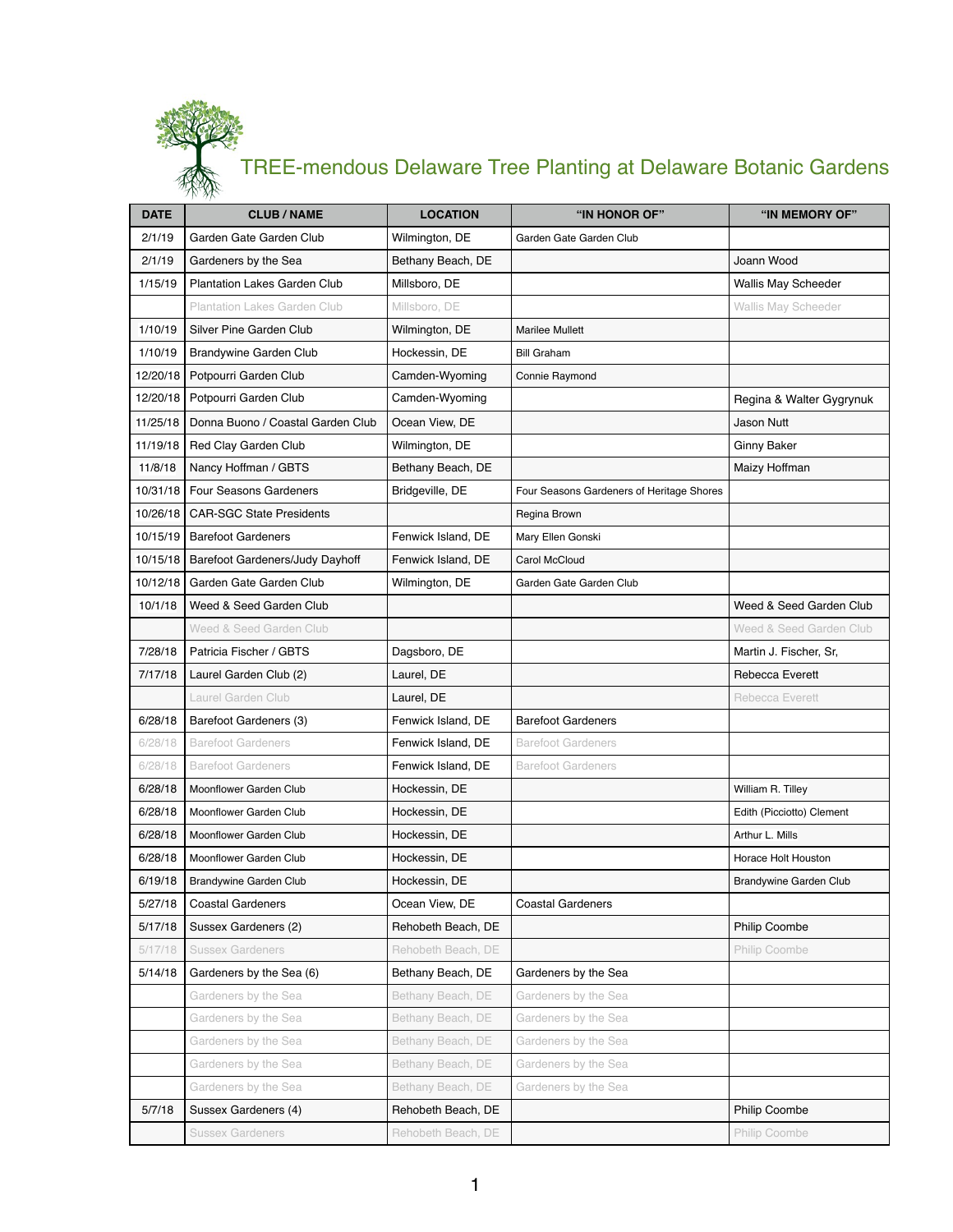| <b>DATE</b> | <b>CLUB/NAME</b>                                     | <b>LOCATION</b>    | "IN HONOR OF"                       | "IN MEMORY OF"                            |
|-------------|------------------------------------------------------|--------------------|-------------------------------------|-------------------------------------------|
|             | <b>Sussex Gardeners</b>                              | Rehobeth Beach, DE |                                     | Philip Coombe                             |
|             | <b>Sussex Gardeners</b>                              | Rehobeth Beach, DE |                                     | Philip Coombe                             |
| 5/7/18      | Sussex Gardeners (6)                                 | Rehobeth Beach, DE | <b>Sussex Gardeners</b>             |                                           |
|             | <b>Sussex Gardeners</b>                              | Rehobeth Beach, DE | <b>Sussex Gardeners</b>             |                                           |
|             | <b>Sussex Gardeners</b>                              | Rehobeth Beach, DE | <b>Sussex Gardeners</b>             |                                           |
|             | <b>Sussex Gardeners</b>                              | Rehobeth Beach, DE | <b>Sussex Gardeners</b>             |                                           |
|             | <b>Sussex Gardeners</b>                              | Rehobeth Beach, DE | <b>Sussex Gardeners</b>             |                                           |
|             | <b>Sussex Gardeners</b>                              | Rehobeth Beach     | <b>Sussex Gardeners</b>             |                                           |
| 5/3/18      | Milford                                              | Milford, DE        | <b>Milford Garden Club</b>          |                                           |
| 5/1/18      | Patricia Precht                                      |                    |                                     | <b>Tim Rappold</b>                        |
| 5/1/18      | Middletown/Odessa                                    | Middletown/Odessa  | Middletown/Odessa Garden Club       |                                           |
| 5/1/18      | Spade & Trowel                                       |                    | Spade & Trowel 60th Anniversary     |                                           |
| 4/17/18     | Barefoot Gardeners (5)                               | Fenwick Island, DE |                                     | Gail G. Noel                              |
|             | <b>Barefoot Gardeners</b>                            | Fenwick Island, DE |                                     | Gail G. Noel                              |
|             | <b>Barefoot Gardeners</b>                            | Fenwick Island, DE |                                     | Gail G. Noel                              |
|             | <b>Barefoot Gardeners</b>                            | Fenwick Island, DE |                                     | Gail G. Noel                              |
|             | <b>Barefoot Gardeners</b>                            | Fenwick Island, DE |                                     | Gail G. Noel                              |
| 3/23/18     | <b>Red Clay</b>                                      | Newardk, DE        | Red Clay Garden Club                |                                           |
| 3/22/18     | Garden Gate                                          | Wilmington, DE     | Garden Gate Garden Club             |                                           |
| 3/22/18     | Salt Air (Okasana & Bob Hoey)                        | Ocean View, DE     |                                     | Kate Dwojeski                             |
| 2/28/18     | <b>Salt Air Gardeners</b>                            | Ocean View, DE     | <b>Salt Air Gardeners</b>           |                                           |
| 2/23/18     | Garden Gate                                          | Wilmington, DE     | Garden Gate Garden Club             |                                           |
| 2/22/18     | Spade & Trowel (Mary Noel)                           | Seaford, DE        |                                     | John J. Deiter                            |
| 1/27/18     | NCAGC (David Healy/Bill Dean)                        | Washington, D.C.   |                                     | Orrin "Bill" and Genevieve<br>Gillis Dean |
| 1/27/18     | <b>Plantation Lakes</b>                              | Millsboro, DE      | <b>Plantation Lakes Garden Club</b> |                                           |
| 1/26/18     | <b>Coastal Gardeners</b>                             | Ocean View, DE     | Laura Martin & Steve Zimmerman      |                                           |
| 1/18/18     | Brandywine (Karen Batt)                              | Wilmington, DE     |                                     | <b>Philip Coombe</b>                      |
| 1/17/18     | Gardeners by the Sea / Ria Carraro                   | Bethany Beach, DE  |                                     | Arlene, Larry & Scott Hubler              |
| 1/17/18     | Gardeners by the Sea (2)<br>(Lord Baltimore Landing) | Bethany Beach, DE  |                                     | Arlene, Larry & Scott Hubler              |
|             | Gardeners by the Sea                                 | Bethany Beach, DE  |                                     | Arlene, Larry & Scott Hubler              |
| 1/16/18     | Garden Gate                                          | Wilmington         | Garden Gate Garden Club             |                                           |
| 12/6/17     | <b>Coastal Gardeners</b>                             | Ocean View, DE     |                                     | <b>Helen DePrince</b>                     |
| 12/5/17     | <b>Barefoot Gardeners</b>                            | Fenwick Island, DE |                                     | John A. McCloud                           |
| 12/4/17     | <b>Barefoot Gardeners</b>                            | Fenwick Island, DE |                                     |                                           |
| 12/4/17     | <b>Barefoot Gardeners</b>                            | Fenwick Island, DE |                                     | <b>Agnes Elizabeth Short</b>              |
| 12/1/17     | <b>Coastal Gardeners</b>                             | Ocean View, DE     |                                     | <b>Jason Nutt</b>                         |
| 11/19/17    | <b>Plantation Lakes</b>                              | Millsboro, DE      | <b>Susan Clark</b>                  |                                           |
| 11/13/17    | Swanwyck                                             | Wilmington, DE     |                                     | Micki Lenhart                             |
| 11/13/17    | Swanwyck                                             | Wilmington, DE     |                                     | Martha Shipe                              |
| 11/13/17    | Swanwyck                                             | Wilmington, DE     |                                     | Barbara Kibblehouse                       |
| 11/12/17    | <b>Plantation Lakes</b><br>(Margaret & Larry Woda)   | Millsboro, DE      |                                     | Mary Patricia Harbison                    |
| 11/8/17     | Salt Air                                             | Ocean View, DE     | <b>Salt Air Gardeners</b>           |                                           |
| 11/7/17     | Hoe 'n Hope                                          | Wilmington, DE     | Virginia Pellegrini                 |                                           |